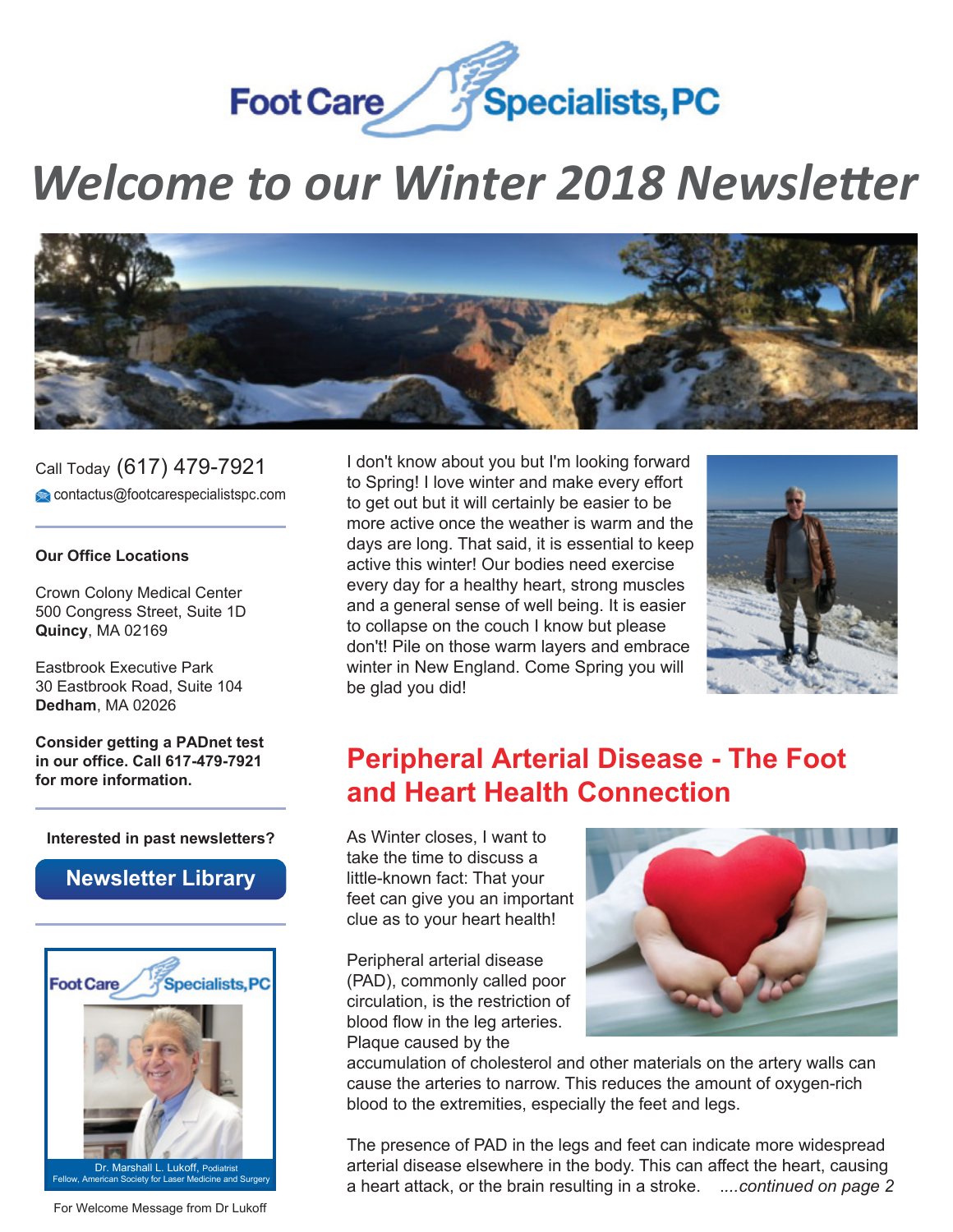

**Make an [Appointment Request](http://www.footcarespecialistspc.com/appointment.html)** online today or call us at **855-FIT-FEET and schedule your appointment today.**

### **Joke of the month**



Valentine Dreams

One morning Emma woke up with a start. Her

husband Jim asked what was the matter, she told him, "I just had a dream that you gave me a pearl necklace for Valentine's day. What do you think it means?"

"You'll know tonight," Jim said.

That evening, Jim home with a small package and gave it to his wife. Delighted, Emma opened it only to find a book entitled "The meaning of dreams".

### **Trivia**

**Athlete's foot is caused by bacteria found in places such as gyms, locker rooms, and nail salons.**

A. True B. False

#### Answer: **False**

#### Explanation:

Athlete's foot is caused by a fungus, not bacteria. The medical name for athlete's foot caused by a fungus is tinea pedis and can be contracted in many locations, including gyms, locker rooms, swimming pools, nail salons, airport security lines, from contaminated socks and clothing, and from direct person-to-person by contact. Another colorful name for this condition is "jungle rot," often used by members of the armed services serving in tropical climates.

# *....continued from page 1* **Peripheral Arterial....**

Risk factors for PAD include being over age 50, a sedentary lifestyle, smoking, diabetes, high blood pressure or high cholesterol and a family history of PAD or heart disease.

#### **The Relationship Between Peripheral Arterial Disease and Foot Problems**

In a patient with PAD, small foot problems such as blisters, sores or cuts can result in serious complications because a normal blood flow is necessary for healing.

Those with diabetes often have nerve damage called neuropathy that can cause foot numbness, preventing the sensation of pain. Foot deformities and problems like ingrown or thickened fungal nails become more serious with the presence of PAD. Foot ulcers may develop over foot deformities and never heal. The combination of PAD and diabetes often cause toe, foot or leg amputations.

#### **Diagnosing and Treating PAD**

In the early stages of PAD, there are often no symptoms. Later when the arteries may be significantly blocked, symptoms can include leg cramping while walking or lying down, leg weakness or numbness, cold feet or legs, sores on toes, feet or legs that don't heal and changes in toenail thickness and color.

If you observe any of these symptoms, please come in to see us right away. Without professional treatment, PAD can lead to limb-threatening and debilitating results.

Effective treatment for PAD involves:

- Lifestyle changes such as getting regular exercise, eating a heart-healthy diet and quitting smoking
- Medication to prevent blood clots, improve blood flow and control blood glucose levels, blood pressure and cholesterol
- Surgery in some cases to improve blood flow through the arteries

# **Be Aware when you choose a Professional Pedicure**

A professional pedicure at a salon or spa is the perfect gift for your favorite Valentine … or just for you! But some salons may send you home with more than painted toenails. Certain nail services including pedicures have been linked to infections. Choose your nail salon carefully with our tips:



- Look around and observe the general cleanliness of the business.
- Check that current licenses for both the salon and technicians are displayed. .*...continued on page 3*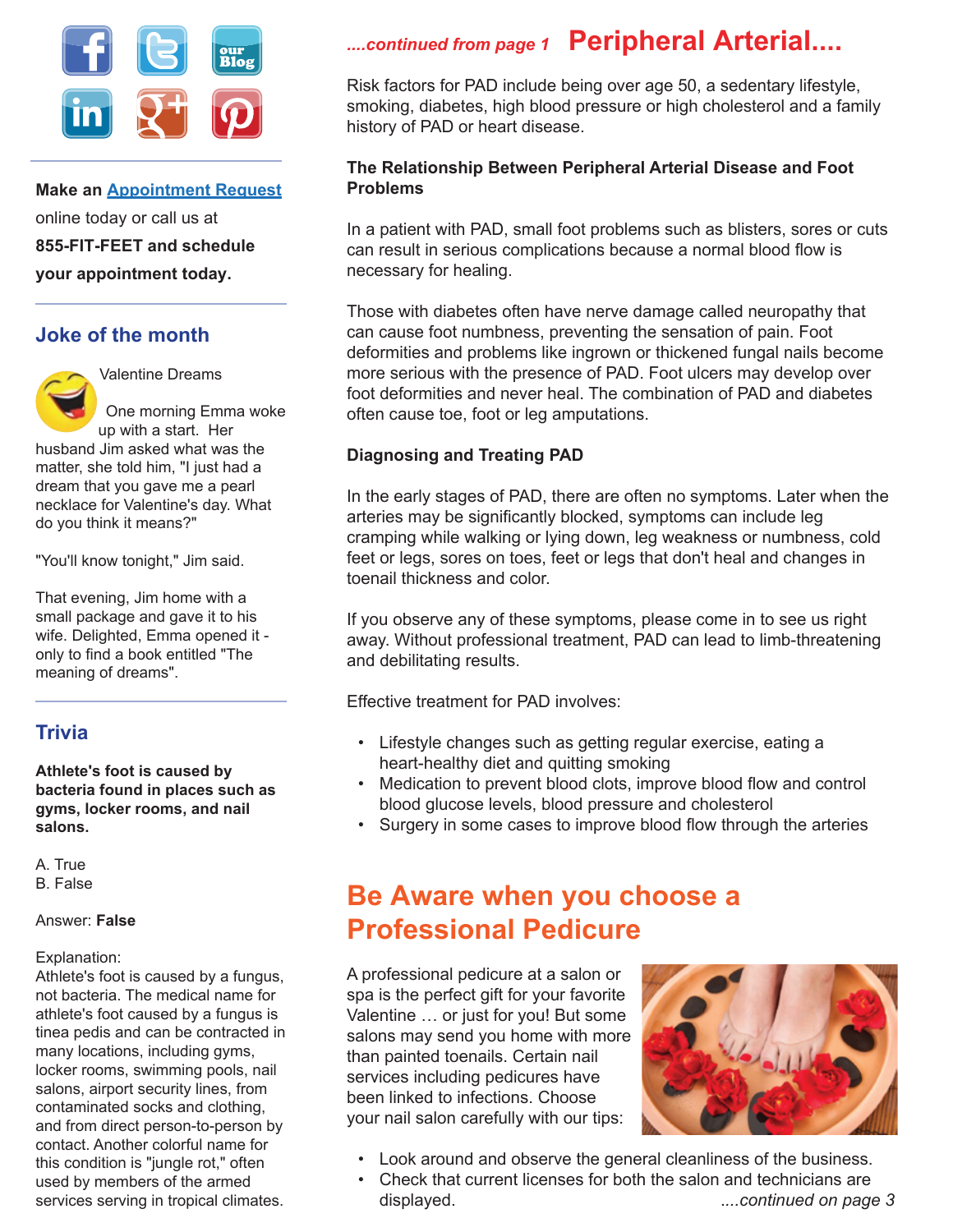### **Celebrity Foot Focus**

Celebrities, socialites and royals enjoy the poshest pedicurist in the world at Margaret Dabbs' London salon, where a full pedicure treatment can cost up to \$2,500.

### **History FootNote**

Thousands of years ago, noblemen in southern Babylonia used solid gold tools to give themselves pedicures and manicures.







### *....continued from page 2* **Be Aware when you....**

- Don't be afraid to speak up! Ask if the foot bath and filters have been sanitized.
- Schedule your pedicure early in the day when foot baths and other equipment are cleanest.
- Check that sterilized utensils are used for every client or consider investing in your own tools that you bring along with you. Always ask for a new emery board as these cannot be sterilized.
- Don't shave your legs within 24-48 hours *before* your appointment to prevent infection through tiny nicks in the skin.
- Postpone your pedicure if you observe any cuts, scratches or bug bites on your feet or legs.
- Ask the nail technician to use a pumice stone or foot file to remove dead skin rather than a foot razor, as the razor may take off too much.
- Don't let the technician cut your cuticles; instead, ask that they gently push them back.

# **The From My Blog**

### **Ingrown Toenails Don't Give Up Easily**

**[Ingrown toenails](http://www.footcarespecialistspc.com/ingrown-toenails.html)** can be a painful condition when the nail, often of the big toe, digs into the surrounding skin. If the nail pierces into the skin, potential



infections can develop. If an individual's toenails grow in a bent manner, they may have a higher chance of forming ingrown toenails. Moreover, this condition is also possible if toenails undergo trauma, are exposed to tightly fitting shoes, or if one has a condition like **[diabetes](http://www.footcarespecialistspc.com/diabetic-shoes.html)** that can negatively affect blood flow and slow down healing.

Treatment for this condition may involve the following:.....

**[Click here to read more](http://www.footcarespecialistspc.com/blog/post/ingrown-toenails-dont-give-up-easily.html)**

# **Recipe of the Month Broccoli-Cheddar Soup**

When following a healthy diet, watch out for high calorie cream soups. Here's a favorite that skips the cream.

## **Ingredients**

- 2 tablespoons extra-virgin olive oil
- 1 onion, chopped
- 2 garlic cloves, chopped
- Kosher salt
- Freshly ground black pepper
- 2 pounds broccoli, thick stems peeled
- 4 cups chicken stock .*...continued on page 4*